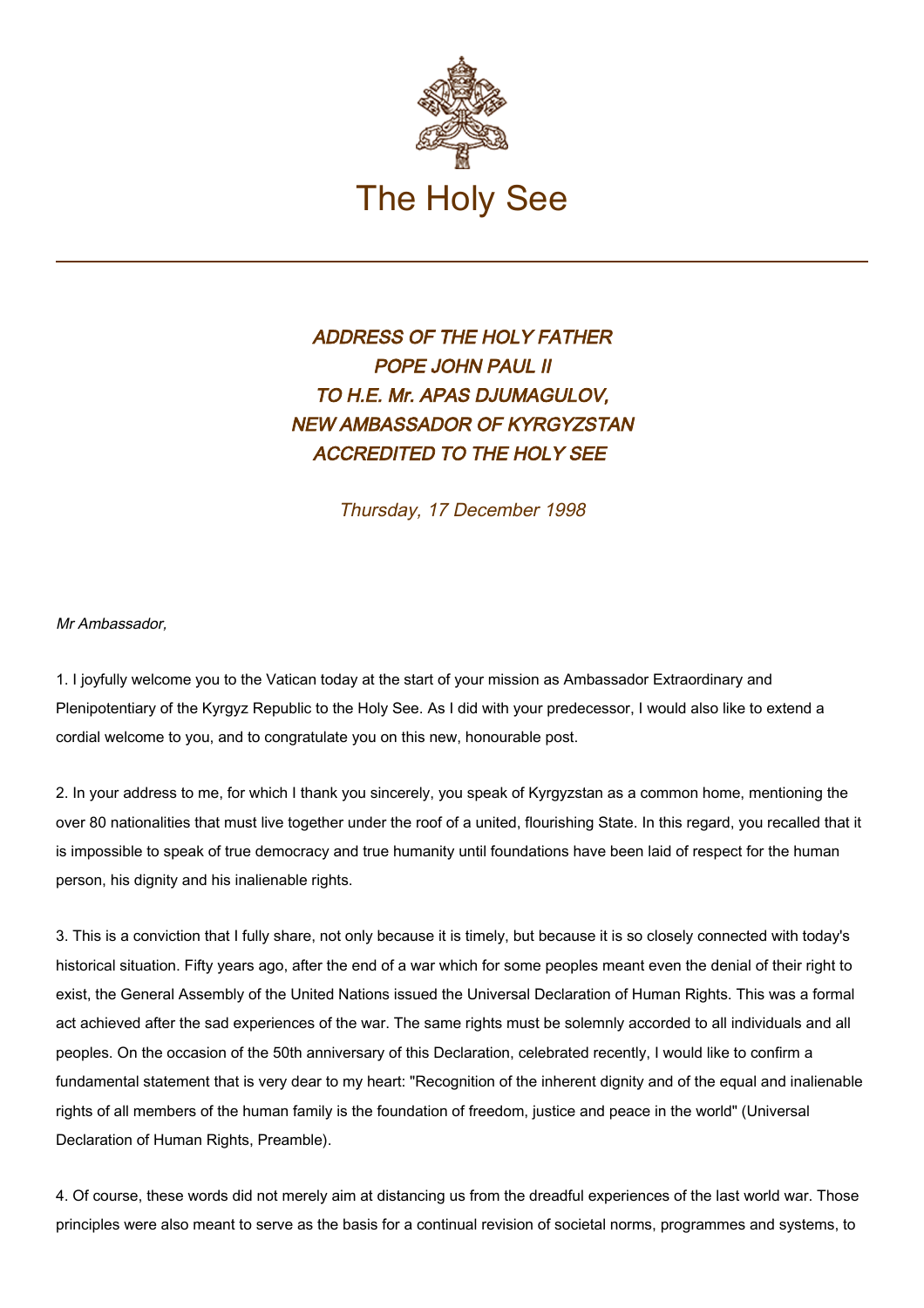be carried out from the one basic standpoint of man's well-being as a person in society. While the Church expresses her joy at the increased sensitivity to human rights and their implementation in your country, at the same time she shares with all people of good will the concern that acceptance of the Declaration of Human Rights in "letter" will mean their application everywhere in "spirit".

5. As you recalled in your address, the country you represent is pursuing a lofty objective: the peaceful transition to a market economy. I appreciate the fact that you are aware of the intrinisic contradiction of a development that would be limited to the economic aspect. Such a conception would too easily subordinate the human person with his deepest desires and needs to the economic programme or to profit alone. The intrinsic connection between a country's true development and respect for human rights reveals the moral dimension of the economic process. True human advancement in harmony with the essential, historical vocation of each person is not achieved by striving exclusively for material goods and services or by having perfect infrastructures available. Filling only people's hands would be doing too little. It is also a question of satisfying their heart's desires, for man's "being" is at least as important as his "having".

6. In these efforts for man's integral development, the Church is ready and willing to work with the members of Christian Churches and Ecclesial Communities, but also with those belonging to other religions. This is because each and every man and woman, society and nation has the duty to promote the development of every person and of the whole person in a way that corresponds to his dignity as a person.

7. When individuals and communities do not see moral, cultural and spiritual requirements being respected, requirements which are based on the dignity of the person and on the identity of every community, from the family to religious associations, all prosperity and every standard of living will, in the long run, be inadequate. Therefore, respect for human rights within a country has great importance: the right to life at every stage of its existence, the right of the family as a basic social community or "cell of society"; justice in working conditions and especially those rights which stem from the transcendent vocation of the human being. First among these is the right to the freedom to profess and practise one's own religious belief, as the Second Vatican Council stated in great detail in the Declaration [Dignitatis humanae](http://www.vatican.va/archive/hist_councils/ii_vatican_council/documents/vat-ii_decl_19651207_dignitatis-humanae_en.html).

8. The restriction of the religious freedom of individuals and communities is not only a painful experience but touches the core of a person's dignity, regardless of the religion he professes or the world-view that sustains him. The restriction and violation of religious freedom cannot be reconciled with the dignity of the human person and his objective rights. I therefore consider it my duty to renew the appeal I made at the beginning of my Pontificate to all those on whom the organization of social and public life in some way depends. We earnestly request them "to respect the rights of religion and of the Church's activity. No privilege is asked for, but only respect for an elementary right. Actuation of this right is one of the fundamental tests of man's authentic progress" (Encyclical [Redemptor hominis](http://www.vatican.va/edocs/ENG0218/_INDEX.HTM), n. 17).

9. In this regard, I am sure that you will succeed in further deepening the already good and friendly relations between the Holy See and the Kyrgyz Republic. Concrete steps could be the recognition of the Church as a reality with juridical personality and certain progress towards the conclusion of an agreement between the Holy See and the Kyrgyz Republic.

10. Mr. Ambassador, I gladly reciprocate the greetings you have conveyed to me from your President, to whom I express